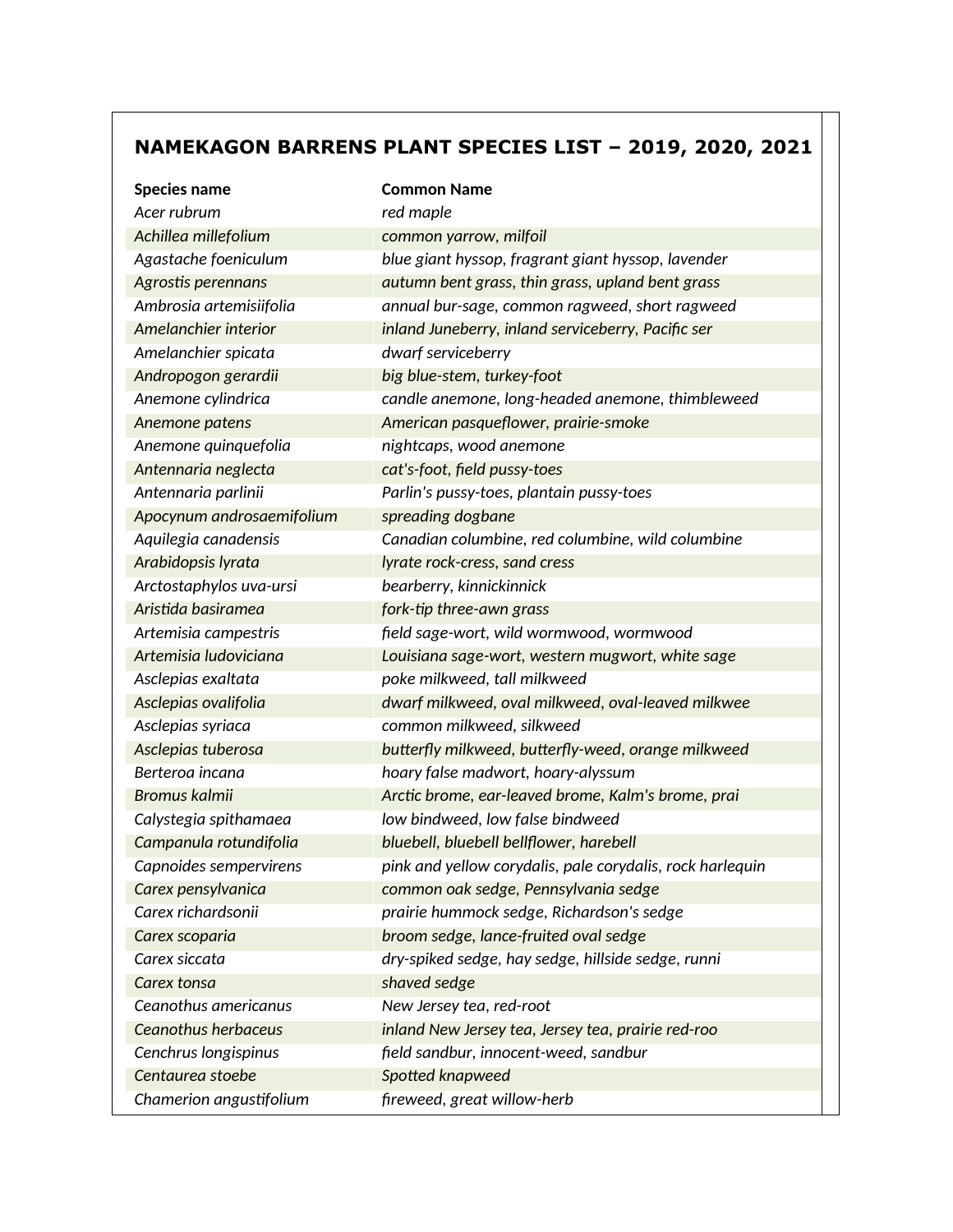| Chenopodium album             | common lamb's-quarters, lamb's-quarters, pigweed                 |
|-------------------------------|------------------------------------------------------------------|
| Cirsium vulgare               | bull thistle                                                     |
| Comandra umbellata            | bastard-toadflax, false toadflax                                 |
| Comptonia peregrina           | sweet-fern                                                       |
| Conyza canadensis             | Canadian horseweed, fleabane, hogweed                            |
| Corylus americana             | American hazelnut                                                |
| Crepis tectorum               | hawk's-beard, narrow-leaved hawk's-beard                         |
| Crocanthemum bicknellii       | Bicknell's rock-rose, hoary frostweed, rock-rose                 |
| Crocanthemum canadense        | common rock-rose, long-branch frostweed                          |
| Cyperus houghtonii            | Houghton's flat sedge                                            |
| Cyperus lupulinus             | Great Plains flat sedge, sand cyperus, sand sedge                |
| Cyperus schweinitzii          | Great Plains sand sedge, Schweinitz's cyperus, Sch               |
| Danthonia spicata             | poverty danthonia, poverty grass, poverty oat gras               |
| Dichanthelium acuminatum      | hairy panic grass                                                |
| Dichanthelium depauperatum    | poverty panic grass, starved panic grass                         |
| Dichanthelium linearifolium   | linear-leaved panic grass, slender-leaved panic grass            |
| Diervilla lonicera            | northern bush-honeysuckle                                        |
| Digitaria ischaemum           | smooth crabgrass                                                 |
| Diphasiastrum digitatum       | crowfoot club-moss, southern ground-cedar, souther               |
| Drymocallis arguta            | prairie cinquefoil, tall cinquefoil, tall potentilla             |
| Elymus repens                 | couchgrass, creeping quackgrass, quackgrass                      |
| Erechtites hieraciifolius     | American burn-weed, fireweed                                     |
| Erigeron glabellus            | fleabane, streamside fleabane                                    |
| Erigeron strigosus            | daisy fleabane, prairie fleabane, rough fleabane                 |
| Euphorbia cyparissias         | cypress spurge, graveyard spurge                                 |
| Eurybia macrophylla           | big-leaved aster, large-leaved aster                             |
| Fallopia convolvulus          | black-bindweed, false buckwheat                                  |
| Fragaria vesca                | thin-leaved wild strawberry, woodland strawberry                 |
| Fragaria virginiana           | thick-leaved wild strawberry, Virginia strawberry,               |
| Galium boreale                | northern bedstraw                                                |
| Gaultheria procumbens         | checkerberry, eastern teaberry, wintergreen                      |
| Gypsophila paniculata         | baby's-breath, baby's-breath gypsophila, common ba               |
| <b>Helianthus hirsutus</b>    | hairy sunflower, oblong sunflower, rough sunflower               |
| Helianthus occidentalis       | few-leaved sunflower, naked-stemmed sunflower, western sunflower |
| <b>Helianthus pauciflorus</b> | few-leaved sunflower, stiff sunflower                            |
| Heuchera richardsonii         | prairie alumroot, Richardson's alumroot                          |
| Hieracium aurantiacum         | devil's-paintbrush, grim-the-collier, orange hawkw               |
| Hieracium scabrum             | rough hawkweed, sticky hawkweed                                  |
| Hieracium umbellatum          | narrow-leaved hawkweed, northern hawkweed                        |
| Houstonia longifolia          | long-leaved bluets                                               |
| Koeleria macrantha            | June grass, prairie June grass                                   |
| Krigia biflora                | false-dandelion, orange dwarf-dandelion                          |
| Lechea intermedia             | Intermediate pinweed, large-pod pinweed                          |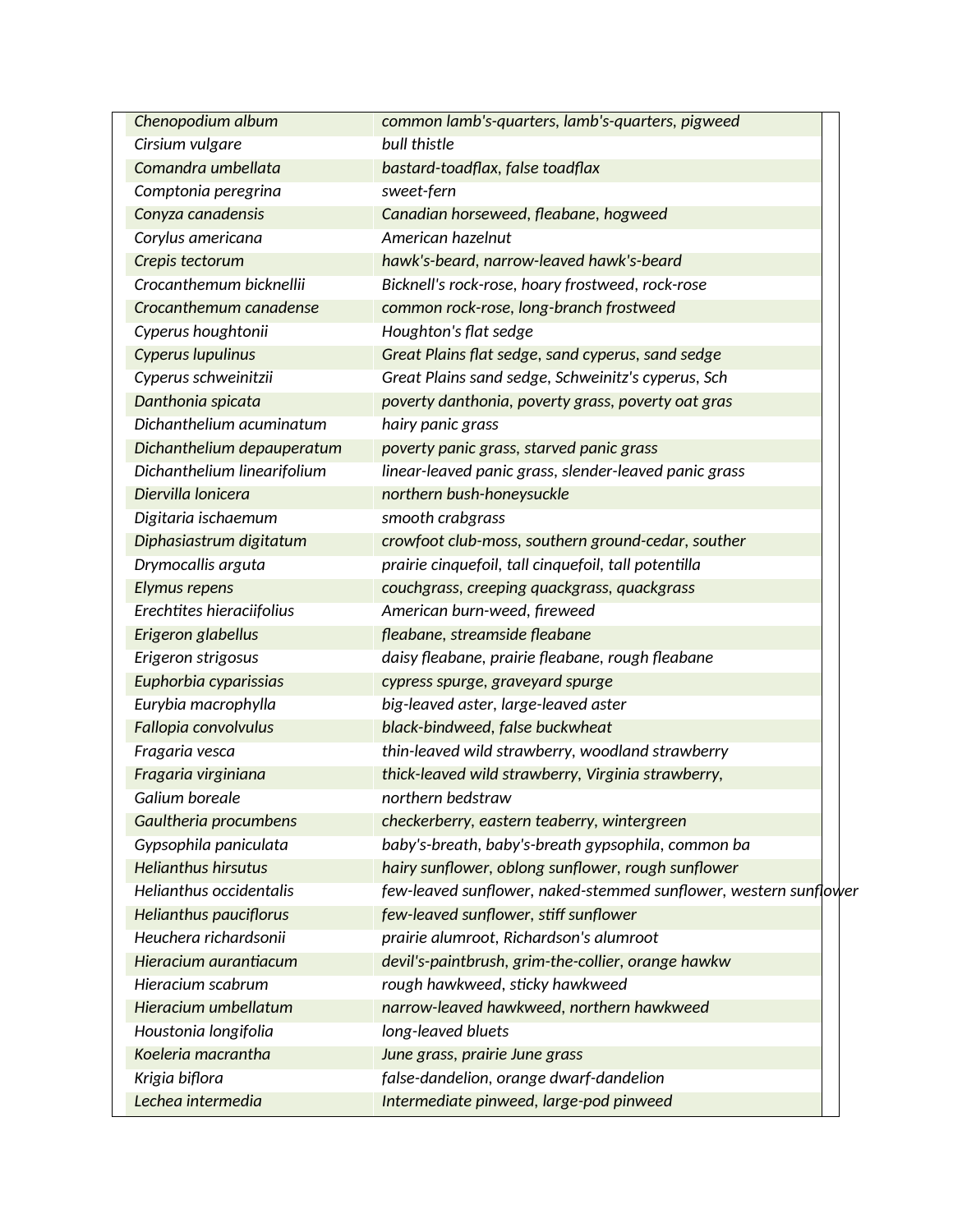| Liatris aspera                | lacerate blazing-star, rough blazing-star, tall ga                                |
|-------------------------------|-----------------------------------------------------------------------------------|
| Lilium philadelphicum         | orange-cup lily, wood lily                                                        |
| Lithospermum canescens        | hoary puccoon                                                                     |
| Lithospermum caroliniense     | Hairy puccoon                                                                     |
| Lotus corniculatus            | bird's-foot deer-vetch, bird's-foot trefoil                                       |
| Lysimachia ciliata            | fringed loosestrife                                                               |
| Lysimachia quadrifolia        | whorled loosestrife, whorled yellow loosestrife                                   |
| Maianthemum canadense         | Canada bead-ruby, Canada mayflower, wild lily-of-t                                |
| Maianthemum stellatum         | little false, starflower, & starry false Solomon's                                |
| Mollugo verticillata          | green carpetweed                                                                  |
| Monarda fistulosa             | bee balm, wild bergamot                                                           |
| Monarda punctata              | horsemint, spotted bee balm                                                       |
| Muhlenbergia glomerata        | marsh muhly, marsh wild-Timothy, spiked muhly                                     |
| Nuttallanthus canadensis      | annual toadflax, blue toadflax, Canada toadflax                                   |
| Oenothera biennis             | bastard evening-primrose, common evening-primrose                                 |
| Oryzopsis asperifolia         | rough-leaved rice grass                                                           |
| Packera paupercula            | balsam groundsel, balsam ragwort, northern meadow groundsel, horthern ragwor      |
| Packera plattensis            | Platte groundsel, prairie groundsel, prairie ragwo                                |
| Panicum capillare             | common witch grass, old-witch grass, witch grass                                  |
| Pedicularis canadensis        | Canadian lousewort, forest lousewort, wood-betony                                 |
| Phlox pilosa                  | downy phlox, prairie phlox                                                        |
| Physalis virginiana           | lance-leaved ground-cherry, obedient plant, Virginia ground-cherry                |
| Pinus banksiana               | jack pine                                                                         |
| Pinus resinosa                | Canadian pine, Norway pine, red pine                                              |
| Piptatheropsis pungens        | mountain rice grass, short-horned rice grass                                      |
| Plantago patagonica           | woolly plantain                                                                   |
| Plantago rugelii              | American plantain, black-seeded plantain, red-stal                                |
| Poa compressa                 | Canada bluegrass, wiregrass                                                       |
| Poa pratensis                 | Kentucky bluegrass                                                                |
| Polygala polygama             | bitter milkwort, purple milkwort, racemed milkwort                                |
| Polygala senega               | Seneca snakeroot, senega root                                                     |
| Polygonella articulata        | coastal joint-weed                                                                |
| Populus balsamifera           | balsam poplar, hackmatack                                                         |
| Populus tremuloides           | aspen, quaking aspen                                                              |
| Potentilla argentea           | silvery cinquefoil, silvery five-fingers                                          |
| Potentilla norvegica          | Norwegian cinquefoil, rough cinquefoil, strawberry                                |
| Potentilla recta              | rough-fruited cinquefoil, sulphur cinquefoil, sulp                                |
| Potentilla simplex            | common cinquefoil, old-field five-fingers, old-fie                                |
| Prenanthes alba               | lion's-foot, rattlesnake-root, white-lettuce                                      |
| Prunus pumila                 | sand cherry                                                                       |
| Prunus serotina               | wild black cherry                                                                 |
| Prunus virginiana             | chokecherry                                                                       |
| Pseudognaphalium obtusifolium | cat's-foot, fragrant cudweed, old-field-balsam, old-field cudweed, rabbit-tobacco |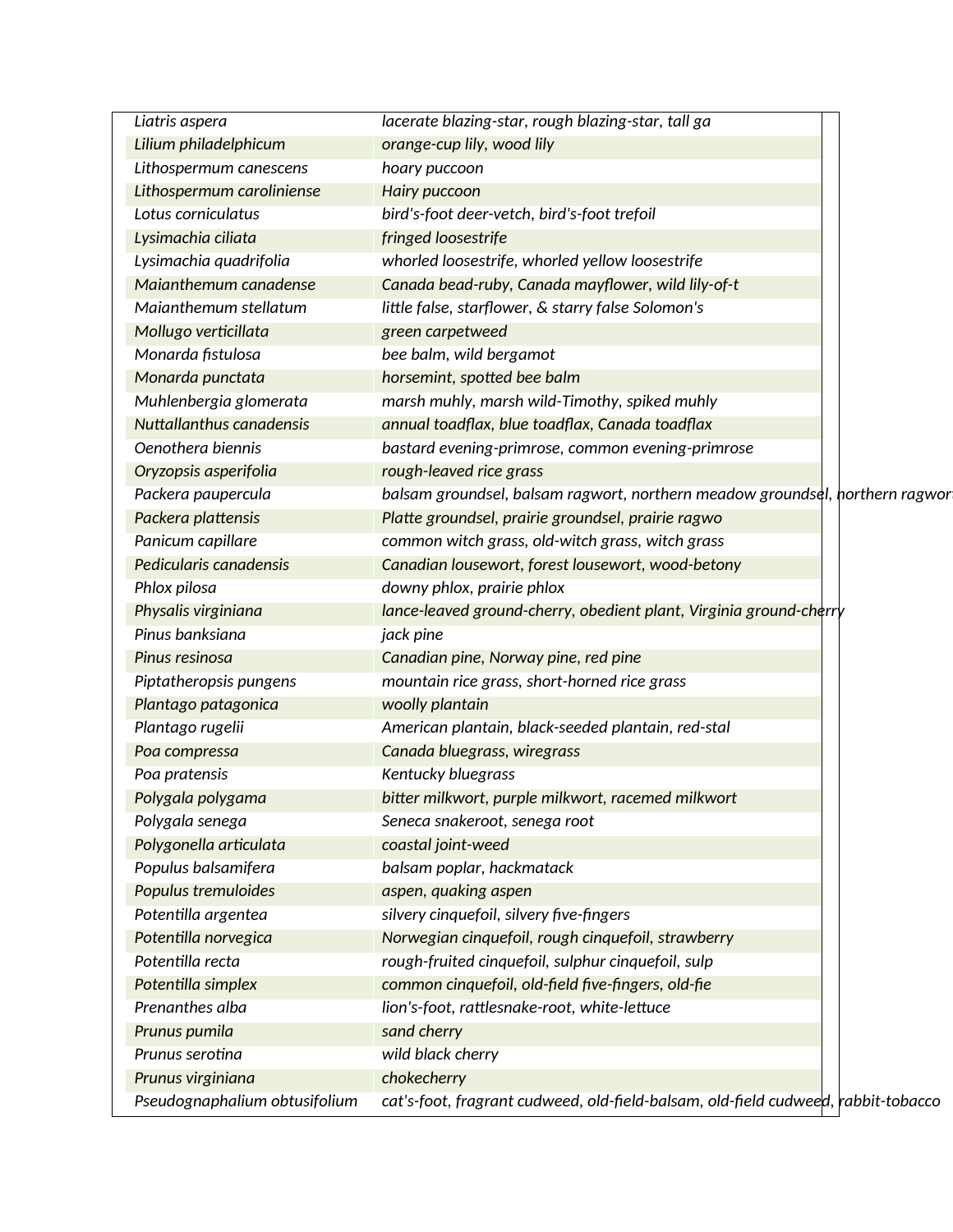| Pteridium aquilinum           | bracken, bracken fern                                            |
|-------------------------------|------------------------------------------------------------------|
| Quercus ellipsoidalis         | Hill's oak, northern pin oak                                     |
| Quercus macrocarpa            | bur oak                                                          |
| Ranunculus rhomboideus        | prairie buttercup, prairie crowfoot                              |
| Rosa acicularis               | bristly rose, prickly rose                                       |
| Rosa arkansana                | dwarf prairie rose, prairie rose, sunshine rose, w               |
| Rosa blanda                   | early wild rose, smooth rose, wild rose                          |
| Rosa carolina                 | Carolina rose, pasture rose                                      |
| Rosa woodsii                  | western rose, Woods' rose                                        |
| Rubus allegheniensis          | common blackberry                                                |
| Rubus flagellaris             | common dewberry, northern dewberry                               |
| Rubus idaeus                  | wild red raspberry                                               |
| Rudbeckia hirta               | black-eyed Susan                                                 |
| Rumex acetosella              | common sheep sorrel, field sorrel, red sorrel, she               |
| Salix humilis                 | prairie willow, upland willow                                    |
| Sceptridium multifidum        | leathery grape fern, leather-leaved grape fern                   |
| Sceptridium rugulosum         | St. Lawrence grape fern, rugulose grape fern, ternate grape fern |
| Schizachne purpurascens       | false melic grass                                                |
| Schizachyrium scoparium       | broom beard grass, little blue-stem, prairie beard               |
| Scleranthus annuus            | annual knawel, German knotgrass                                  |
| Selaginella rupestris         | dwarf spike-moss, northern selaginella, rock spike               |
| Setaria viridis               | green bristle grass, green foxtail                               |
| Sibbaldiopsis tridentata      | three-toothed cinquefoil, shrubby five-fingers                   |
| Silene antirrhina             | sleepy catchfly, sleepy silene                                   |
| Silene latifolia              | bladder campion, white campion, white cockle                     |
| Sisyrinchium montanum         | mountain blue-eyed-grass, strict blue-eyed grass                 |
| Solidago canadensis           | Canadian goldenrod                                               |
| Solidago gigantea             | giant goldenrod                                                  |
| Solidago hispida              | hairy goldenrod                                                  |
| Solidago juncea               | early goldenrod                                                  |
| Solidago nemoralis            | dyer's-weed goldenrod, gray goldenrod, old-field g               |
| Solidago ptarmicoides         | prairie goldenrod, upland white goldenrod                        |
| Solidago rigida               | rigid goldenrod, stiff goldenrod                                 |
| Solidago speciosa             | showy goldenrod                                                  |
| Sorghastrum nutans            | yellow Indian grass                                              |
| Stachys arenicola             | hedge-nettle, marsh hedge-nettle                                 |
| Symphoricarpos albus          | snowberry                                                        |
| Symphyotrichum ciliolatum     | fringed blue aster, northern heart-leaved aster                  |
| Symphyotrichum laeve          | smooth blue aster                                                |
| Symphyotrichum lanceolatum    | panicled aster                                                   |
| Symphyotrichum oolentangiense | sky-blue aster                                                   |
| Symphyotrichum urophyllum     | arrow-leaved aster, white arrowleaf aster                        |
| <b>Taraxacum officinale</b>   | common dandelion                                                 |